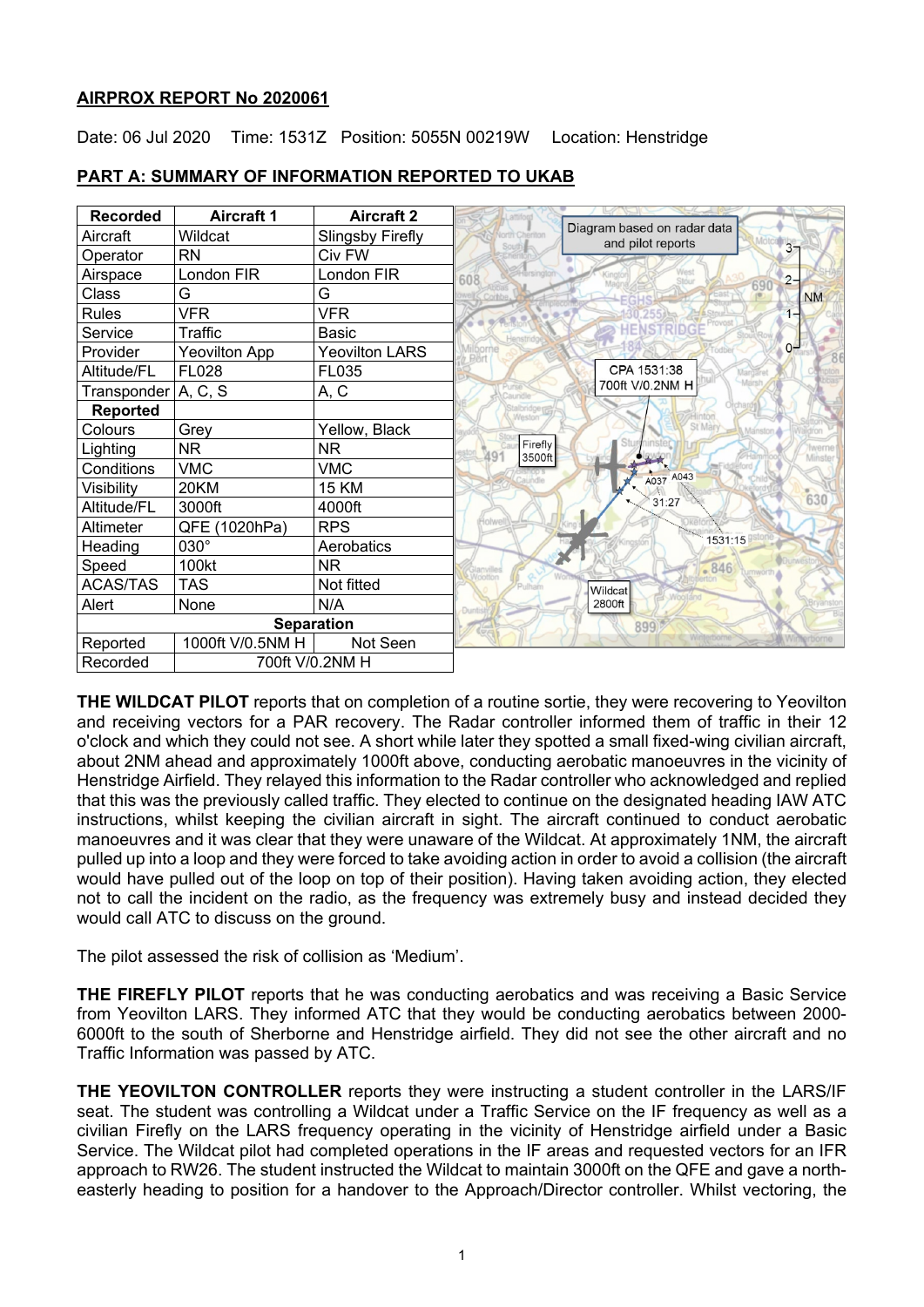student gave Traffic Information twice on the Firefly operating at approximately 4000ft, and further information on an Approach/Director track which was flying underneath. Sometime later the Wildcat pilot asked the student if they were aware of the traffic conducting 'aeros' in the vicinity of Henstridge. The student replied that it was the previously reported traffic to which the Wildcat pilot then reported visual. The aircraft was subsequently handed to the Approach controller for further vectoring. Later in the day the Radar Supervisor received a call from the Wildcat crew stating that they were submitting an Airprox due to the proximity of their aircraft to the light fixed-wing.

The controller assessed the risk of collision as 'Low'.

**THE YEOVILTON SUPERVISOR** reports that they were the radar supervisor at the time. They heard the LARS/IF controller call traffic to the recovering Wildcat and glanced at the supervisors' display for an update on the picture, they noticed the positions of the relevant traffic and the Mode C readout. The weather was good and they did not hear the pilot call for an update on the traffic. About an hour later they received a phone call from the pilot of the Wildcat who recounted their version of what had happened regarding the civilian aircraft in their vicinity. They stated that they were visual with the conflicting traffic but that if they had not manoeuvred their aircraft it would have been an Airprox. They asked the Supervisor to look at the event from an ATC perspective. Whilst the Supervisor was looking into the event they received a call from the duty air traffic controller who reported that the senior pilot of the Wildcat squadron had called to say they were filing an Airprox.

## **Factual Background**

The weather at Yeovilton was recorded as follows:

METAR EGDY 061520Z 30016KT 9999 FEW035 19/10 Q1023 NOSIG RMK BLU BLU=

## **Analysis and Investigation**

## **UKAB Secretariat**

Figures 1-7 are screenshots from the NATS radars, (which were not the radars available to the Yeovilton controller) depicting the events on lead-up to and during the Airprox. At Figure 1, the Wildcat pilot had told ATC of his intentions to recover back to Yeovilton and been told to fly a heading of 020° and maintain 3000ft. Traffic Information had previously been given on the Firefly as "indicating 3000ft above" and the pilot had replied that he was not visual.



The two aircraft continued to close and at 1530:38, just after Figure 3, the controller initiated a handover to Yeovilton Approach. At 1530:44 (Figure 4) the Wildcat pilot queried the traffic and told the controller there was traffic on their nose at approximately 4000ft, the two aircraft were 1.6NM apart at this time. The controller replied that it was the traffic that had already been called to the pilot.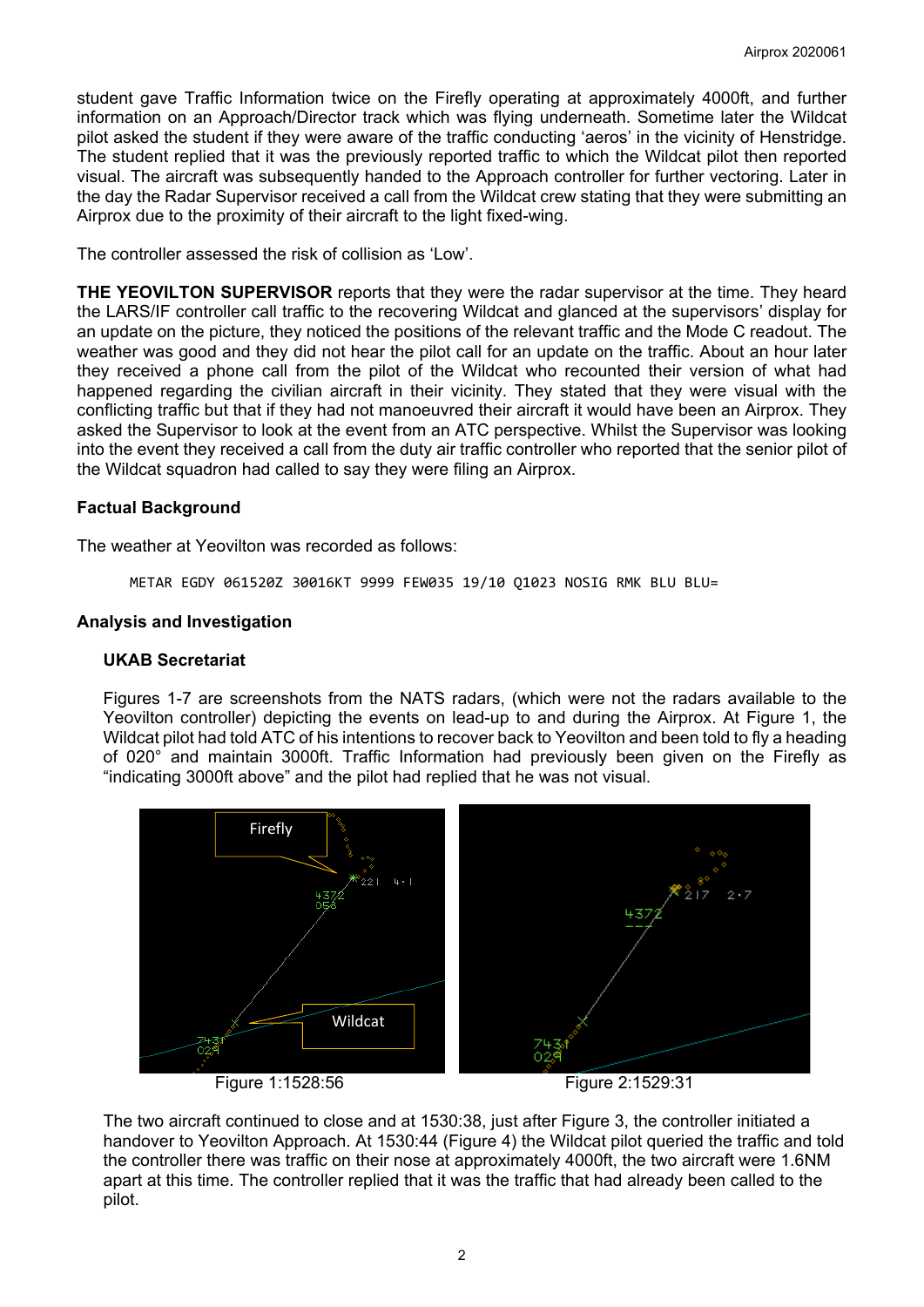

 Figure 3: 1530:35 Figure 4: 1530:44 Wildcat pilot queries the Traffic

Radar CPA occurred at 1531:39 (Figure 5), when the two aircraft were 700ft and 0.2NM apart. At Figure 6, the Mode C on the Firefly was no longer showing on the radar, indicating that the Firefly may have been descending rapidly and by Figure 7 the Wildcat pilot had taken avoiding action.



Figure 5: 1531:39 Radar CPA Figure 6: 1531:47





Figure 7:1531:54 Wildcat avoiding action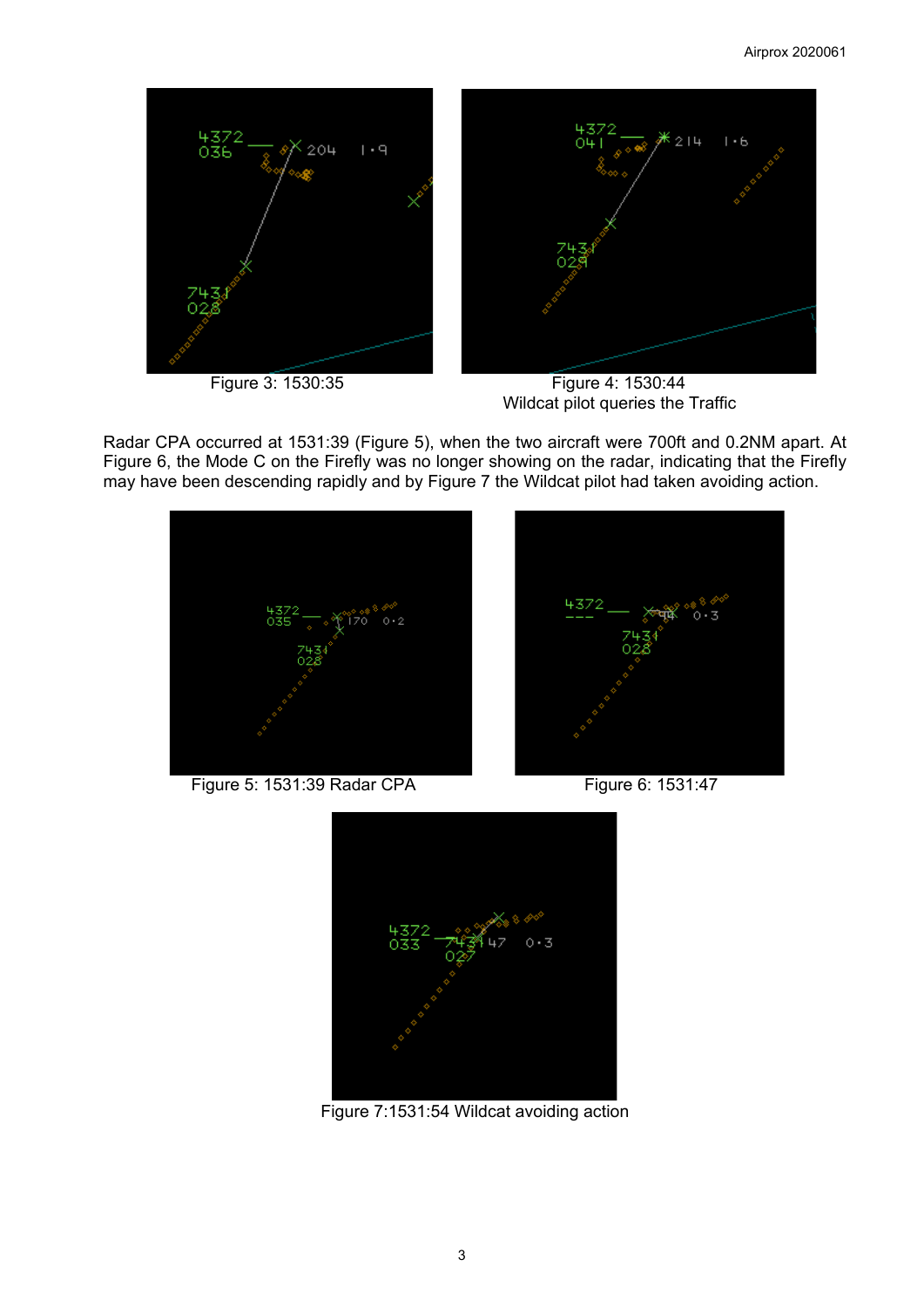The Wildcat and Firefly pilots shared an equal responsibility for collision avoidance and not to operate in such proximity to other aircraft as to create a collision hazard.[1](#page-3-0) If the incident geometry is considered as head-on or nearly so then both pilots were required to turn to the right.<sup>[2](#page-3-1)</sup>

#### **Comments**

### **Navy HQ**

An investigation was conducted in to this Airprox using information from the DASORs submitted from both Yeovilton ATC and 815 NAS, along with tape transcripts and video replays from the Yeovilton radar feed. The Airprox was not declared on frequency.

This Airprox highlights the non-prescriptive nature of Class G Airspace. The controller rightly called the Firefly traffic to the Wildcat pilot, who was under a Traffic Service iaw CAP 774, although the controller was unaware that the Firefly was conducting aerobatic manoeuvres at the time. This allowed the aircrew of the Wildcat to visually locate the Firefly and take appropriate action in discharging their own traffic avoidance. Owing to the heights and altitudes that both air-systems were operating, the controller may have wished to have given generic Traffic Information to the Firefly crew, who were on a Basic Service, regarding the Wildcat to improve their situational awareness. However, due to controller workload and the apparent lack of a definite risk of collision from surveillance-derived information, this generic Traffic Information was not passed to the Firefly pilot.

In this instance the ATS provided by Yeovilton ATC, an adequate lookout and the utilisation of TAS by the Wildcat crew, along with correct training and SOPs all acted sufficiently as barriers in preventing a MAC between the Wildcat and Firefly.

#### **Summary**

An Airprox was reported when a Wildcat and a Firefly flew into proximity in the vicinity of Henstridge at 1531Z on Monday 6<sup>th</sup> July 2020. Both pilots were operating under VFR in VMC, the Wildcat pilot in receipt of a Traffic Service from Yeovilton LARS and the Firefly pilot in receipt of a Basic Service also from Yeovilton LARS.

#### **PART B: SUMMARY OF THE BOARD'S DISCUSSIONS**

Information available consisted of reports from both pilots, radar photographs/video recordings, reports from the air traffic controllers involved and reports from the appropriate operating authorities. Relevant contributory factors mentioned during the Board's discussions are highlighted within the text in bold, with the numbers referring to the Contributory Factors table displayed in Part C.

Due to the exceptional circumstances presented by the coronavirus pandemic, this incident was assessed as part of a 'virtual' UK Airprox Board meeting where members provided a combination of written contributions and dial-in/VTC comments.

The Board first considered the part that the Yeovilton controller had to play. They were providing a Traffic Service to the Wildcat and a Basic Service to the Firefly and the Board were told that on the initial call, the Firefly pilot requested a block of airspace: 3000-6000ft. Members considered that this should have been enough to cue the controller that the Firefly would be manoeuvring and that they should have expected it to be changing levels. Therefore, when Traffic Information was passed to the Wildcat pilot that the Firefly was 3000ft above, it would have been more accurate to also include the information that it was manoeuvring (**CF3**). Noting that the controller was under training, members questioned the mentoring of the  $OJT<sup>3</sup>$  $OJT<sup>3</sup>$  $OJT<sup>3</sup>$  who should have been monitoring more closely to pick up the omission (**CF1**). Furthermore, the controller did not pass reciprocal Traffic Information to the Firefly

<span id="page-3-0"></span><sup>1</sup> SERA.3205 Proximity. MAA RA 2307 paragraphs 1 and 2.

<span id="page-3-1"></span><sup>2</sup> SERA.3210 Right-of-way (c)(1) Approaching head-on. MAA RA 2307 paragraph 13.

<span id="page-3-2"></span><sup>&</sup>lt;sup>3</sup> On the job training instructor.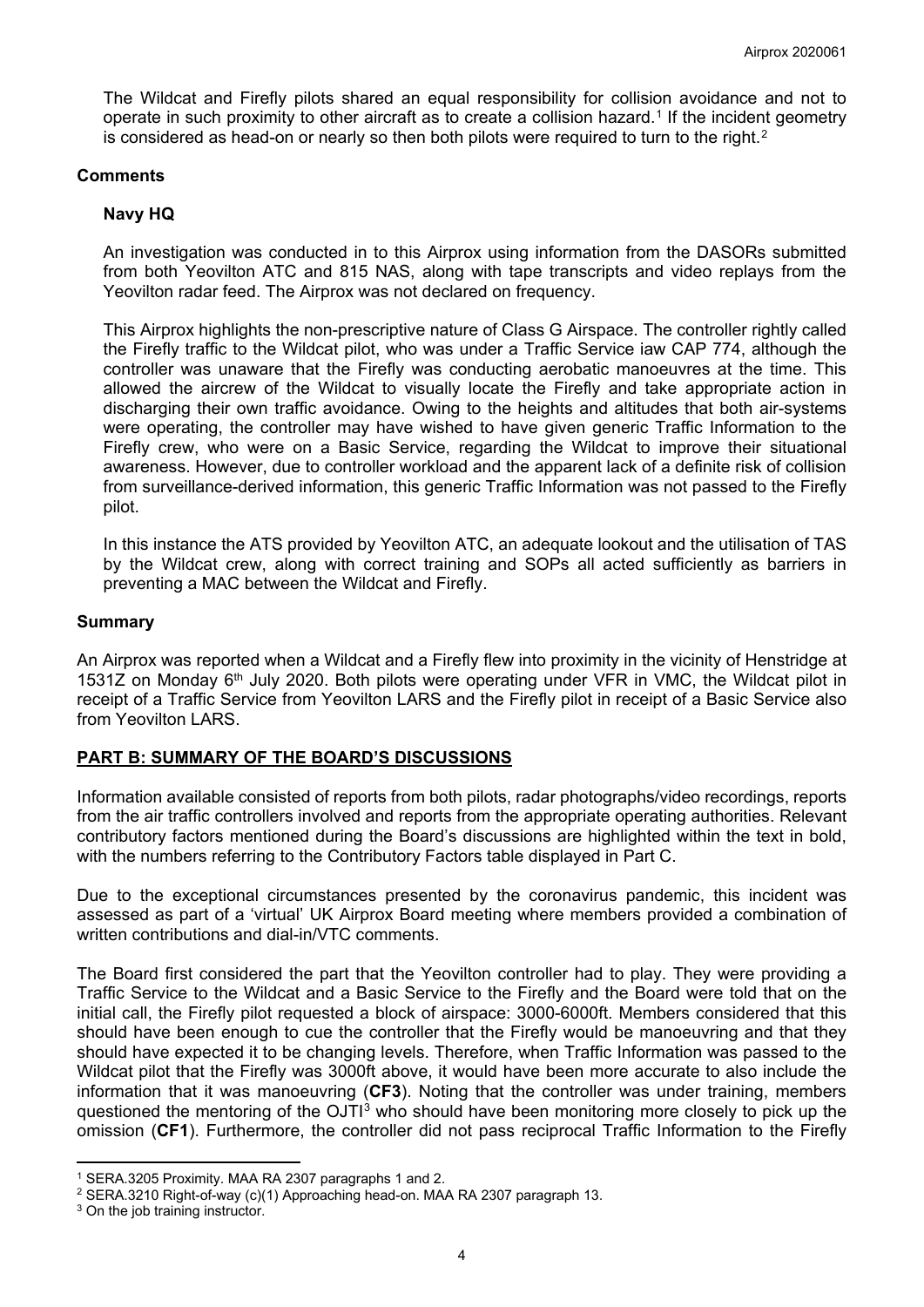pilot. A discussion followed about whether Traffic Information should be passed to a pilot on a Basic Service, in the end the Board agreed that whilst only mandated if the controller considers a definite risk of collision to exist, it was considered good practise to pass Traffic Information to both pilots. Once the Wildcat pilot announced their intentions to recover to Yeovilton, the controller provided a transit heading and level, however, this heading routed directly through the area that the Firefly was manoeuvring in. Members considered that at this point the controller could have easily altered the heading, or level, to keep the Wildcat clear of the Firefly (**CF2**, **CF4**).

Turning to the Wildcat pilot, the Board thought that having been told that the conflicting traffic was 3000ft above (**CF6**), they were understandably surprised to see the Firefly just above them and conducting aerobatics. However, having seen the Firefly 2NM away, even though at that stage vertical separation existed, members thought that the Wildcat pilot could have manoeuvred earlier, either vertically or horizontally, to remain out of the way (**CF5**, **CF8**).

The Firefly pilot was not given Traffic Information on the Wildcat and had no situational awareness about it approaching (**CF6**). Given that both aircraft were with the same controller, some members wondered whether the pilot should have heard the controller giving Traffic Information to the Wildcat pilot and could have assimilated that it was about their aircraft. Perhaps unsurprisingly given that they were conducting aerobatics, the Firefly pilot did not see the Wildcat (**CF7**).

Finally, when assessing the risk, members quickly agreed that, because the Wildcat pilot had been visual for some time, there had been no risk of collision. A brief discussion followed on whether safety had been degraded, but in the end the Board agreed that normal safety standards had pertained; Risk Category E.

# **PART C: ASSESSMENT OF CONTRIBUTORY FACTORS AND RISK**

|           | 2020061                                                        |                                               |                                                                     |  |  |
|-----------|----------------------------------------------------------------|-----------------------------------------------|---------------------------------------------------------------------|--|--|
| <b>CF</b> | Factor                                                         | <b>Description</b>                            | Amplification                                                       |  |  |
|           | <b>Ground Elements</b>                                         |                                               |                                                                     |  |  |
|           | • Manning and Equipment                                        |                                               |                                                                     |  |  |
| 1         | Human<br>Factors                                               | • Mentoring                                   |                                                                     |  |  |
|           | <b>• Situational Awareness and Action</b>                      |                                               |                                                                     |  |  |
| 2         | Human<br>Factors                                               | • Conflict Detection - Not Detected           |                                                                     |  |  |
| 3         | Human<br>Factors                                               | • ANS Traffic Information Provision           | TI not provided, inaccurate, inadequate, or late                    |  |  |
| 4         | Human<br>Factors                                               | • Separation Provision                        | The ANS instructions contributed to the Airprox                     |  |  |
|           | <b>Flight Elements</b>                                         |                                               |                                                                     |  |  |
|           | <b>• Tactical Planning and Execution</b>                       |                                               |                                                                     |  |  |
| 5         | Human<br>Factors                                               | • Insufficient Decision/Plan                  | Inadequate plan adaption                                            |  |  |
|           | • Situational Awareness of the Conflicting Aircraft and Action |                                               |                                                                     |  |  |
| 6         | Contextual                                                     | • Situational Awareness and Sensory<br>Events | Pilot had no, late or only generic, Situational Awareness           |  |  |
|           | • See and Avoid                                                |                                               |                                                                     |  |  |
| 7         | Human<br>Factors                                               | • Monitoring of Other Aircraft                | Non-sighting or effectively a non-sighting by one or both<br>pilots |  |  |
| 8         | Human<br>Factors                                               | • Lack of Action                              | Pilot flew close enough to cause concern                            |  |  |

## Contributory Factors:

Degree of Risk: E.